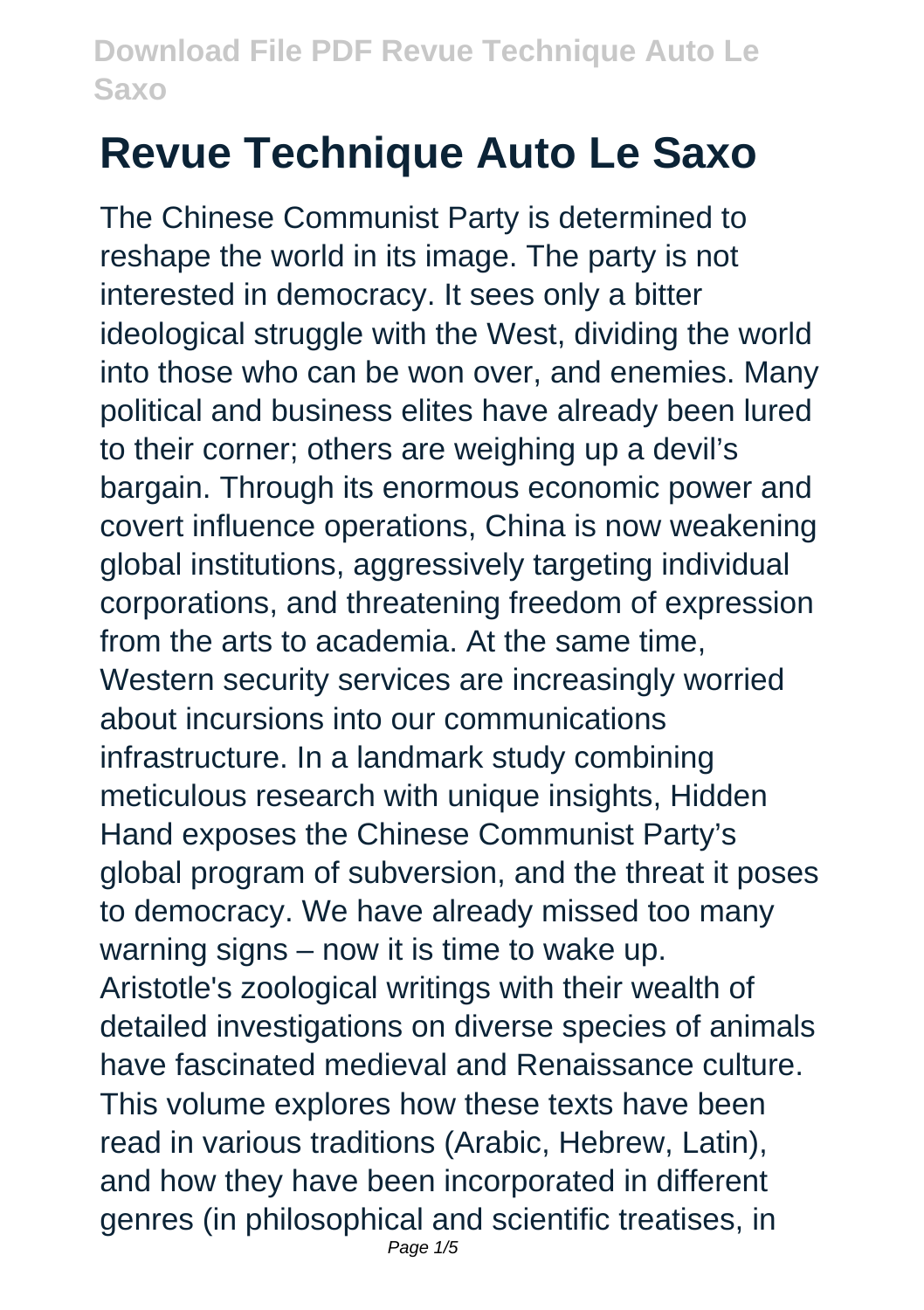florilegia and encyclopedias, in theological symbolism, in moral allegories, and in manuscript illustrations). This multidisciplinary and multilinguistic approach highlights substantial aspects of Aristotle's animals.

A guide to restoring and maintaining third-generation Corvettes offers comprehensive and photographyenhanced coverage of the full range of the C3's unique components, from engines and drivetrains to chassis and interiors. Original.

In an age of wonderous beauty and terrible secrets, one man searches for his destiny... In the majestic heart of Florence, a beautiful golden-haired boy is abandoned and subjected to cruelty beyond words. But Luca Bastardo is anything but an ordinary boy. Across two centuries of passion and intrigue, Luca will discover an astonishing gift—one that will lead him to embrace the ancient mysteries of alchemy and healing and to become a trusted confidant to the powerful Medicis…even as he faces persecution from a sadistic cabal determined to wrest his secrets for themselves. But as the Black Death and the Inquisition wreak havoc on his beloved city, Luca's survival lies in the quest to solve two riddles. One is the enigma of his parents and his ageless beauty. The other is a choice between immortality and the only chance to find his one true love. As Luca journeys through the heights of the Renaissance, befriends Giotto and Leonardo Da Vinci—140 years apart—and pursues the most closely guarded secrets of religious faith and science for the answers to his own burning questions, his remarkable search will not only change him…but will change the course of history. This book will tell all you need to know about British English

spelling. It's a reference work intended for anyone interested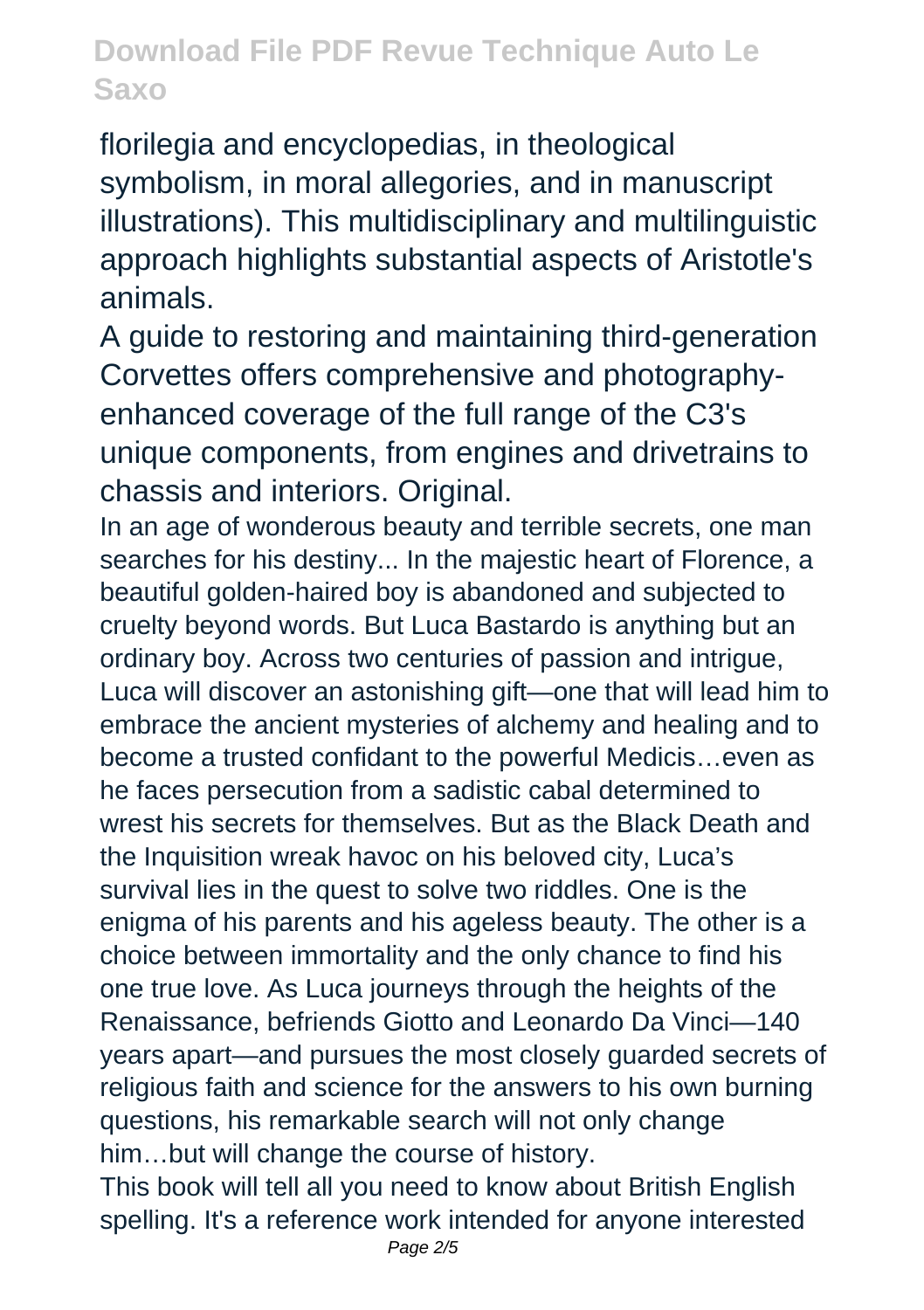in the English language, especially those who teach it, whatever the age or mother tongue of their students. It will be particularly useful to those wishing to produce well-designed materials for teaching initial literacy via phonics, for teaching English as a foreign or second language, and for teacher training. English spelling is notoriously complicated and difficult to learn; it is correctly described as much less regular and predictable than any other alphabetic orthography. However, there is more regularity in the English spelling system than is generally appreciated. This book provides, for the first time, a thorough account of the whole complex system. It does so by describing how phonemes relate to graphemes and vice versa. It enables searches for particular words, so that one can easily find, not the meanings or pronunciations of words, but the other words with which those with unusual phoneme-grapheme/grapheme-phoneme correspondences keep company. Other unique features of this book include teacher-friendly lists of correspondences and various regularities not described by previous authorities, for example the strong tendency for the letter-name vowel phonemes (the names of the letters ) to be spelt with those single letters in non-final syllables.

A collection of essays originally printed as introductions to the orchestral scores published by Ernst Eulenburg Ltd., London. This title offers monographs on the most important Spanish, African and Latin American photographers. "The PhotoBolsillo" series is dedicated to publishing monographs on the most notable Spanish, African, and Latin American photographers of the recent past. Each small-format paperback features full-page, full-colour and black-and-white photographs representing the best of the artist's portfolio - each of which is captioned with title and year. Additionally there is a Chronology, plus lists of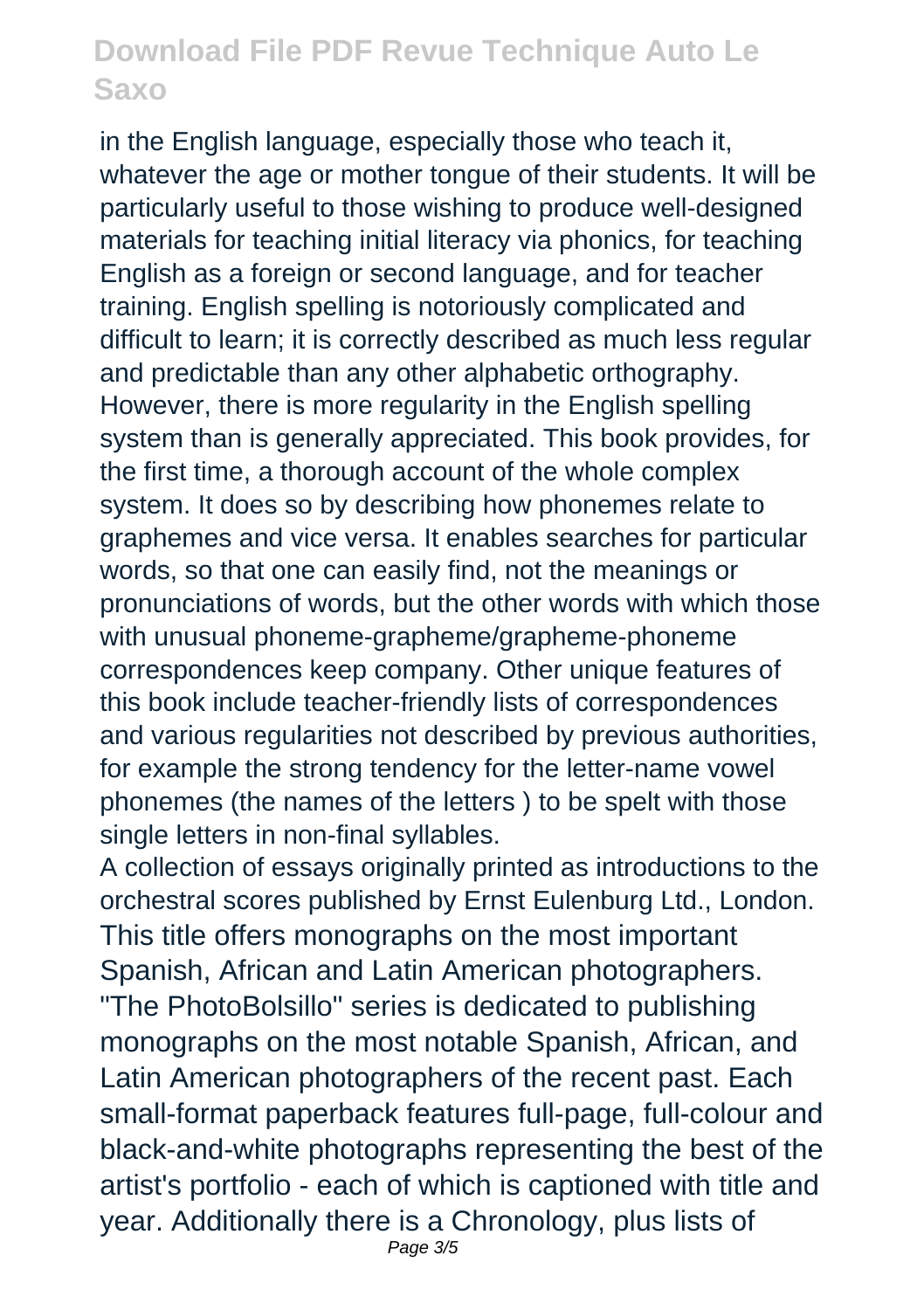exhibitions and collections in which the photographer's work has been/is displayed, plus a brief appreciation of the artist by a "PhotoBolsillo" editor.

" Il était amoureux du jazz, ne vivait que pour le jazz, n'entendait, ne s'exprimait qu'en jazz... " Ainsi Henri Salvador évoque-t-il son ami Boris Vian. Dans ce recueil de plus de trois cents chroniques, parues dans Jazz Hot, Combat, Art, Jazz News, l'auteur de L'Écume des jours témoigne de cette passion née dès l'adolescence, alors qu'il allait applaudir Benny Carter ou Duke Ellington, et qui le conduisit à devenir lui-même trompettiste dans l'orchestre de Claude Abadie, puis au " Tabou ". Il explore au fil de ces écrits tous les univers du jazz, inconditionnel des grands classiques en même temps qu'attentif à l'innovation, pourfendant plagiaires ou suiveurs avec une verve inégalable. Aucune dimension ne lui est étrangère : technique musicale, coulisses du spectacle et de la production, signification d'une musique qui, après avoir été l'expression majeure des Noirs américains, porte les aspirations et la révolte de la jeunesse française. En même temps qu'une clef essentielle de sa personnalité et de son oeuvre, ce livre demeure une somme irremplaçable pour tous les amateurs de jazz.

New ser., no. 32 (Dec. 25, 1950) is "index catalogue de tous les disques parus en France 1946-1950." Two opposing views of the future in the Middle Ages dominate recent historical scholarship. According to one opinion, medieval societies were expecting the near end of the world and therefore had no concept of the future. According to the other opinion, the expectation of the